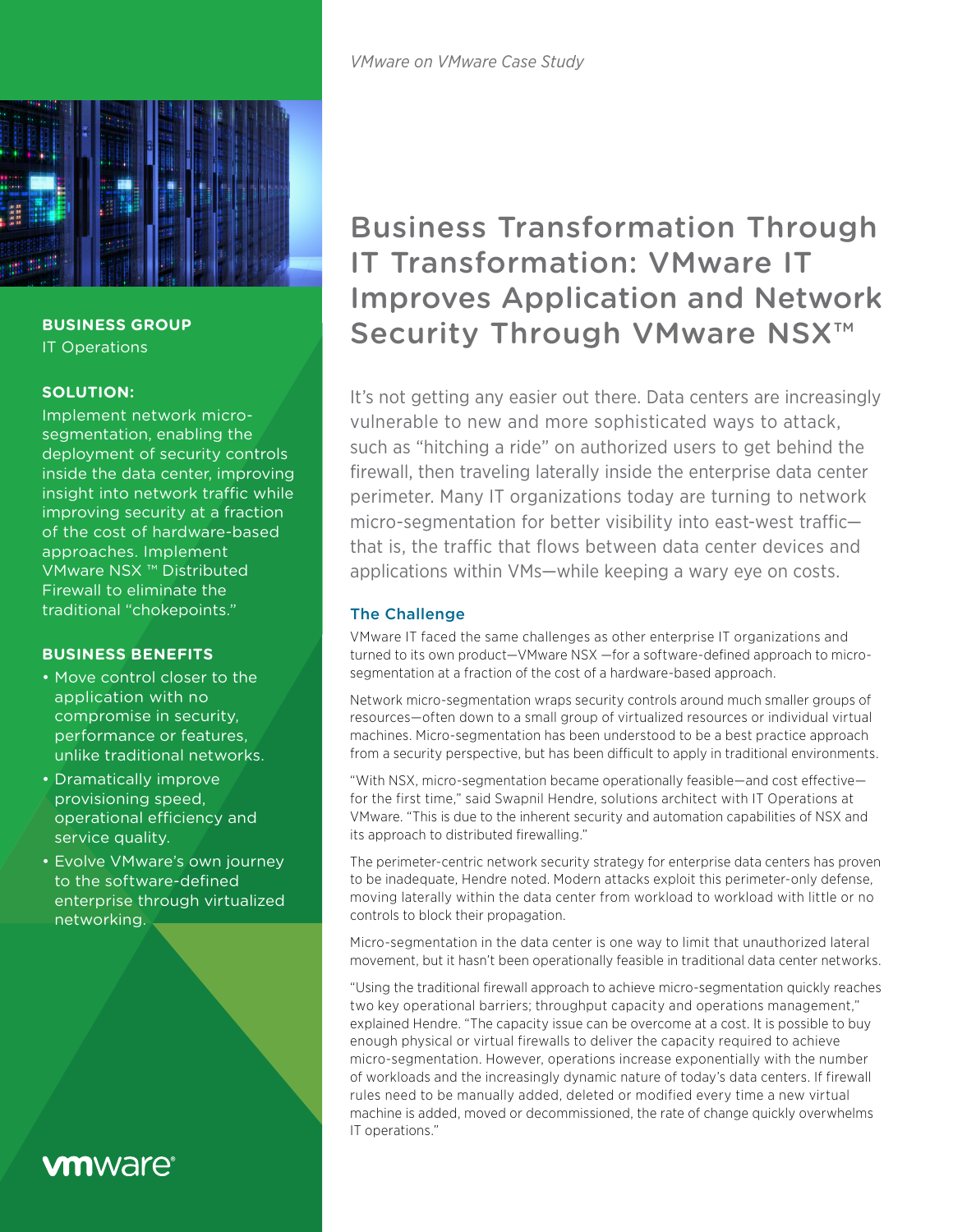#### *"With NSX, micro-segmentation became operationally feasible and cost effective—for the first time."*

Swapnil Hendre Solutions Architect with IT Operations, **VMware** 

# The Solution

VMware IT implemented VMware's NSX DFW (Distributed Firewall) to gain insight and increase security for east-west traffic layers instead of just north-south traffic, which is generally limited to traffic that enters and exits data center, noted Hendre.

Through its unique distributed firewall feature, VMware NSX delivers both insight and security within layers of traffic, not just between them, he added.

#### No More Hairpinning

Traditional firewalling solutions suffer from performance choke points and increased network capacity costs due to the need for "hairpinning"—the process of routing traffic out of the data center for inspection, then rerouting it back into its data path. This adds additional "hops" to route traffic through essential network services, explained Hendre.

Increased east-west traffic in a data center exacerbates this problem, he added. NSX has been architected for performance at scale and avoids the security and service blind spots.

#### Improved Application Security

"This solution has enabled better application security by allowing us to define relationships between applications," said Hendre. "Overall lifecycle management of our customer-facing applications is thereby improved."

"NSX-DFW is built directly into the Hypervisor, hence no virtual machine can circumvent the firewall," said Hendre. "This is critical for customers with high security needs."

"Distributed Firewall (DFW) is the perfect approach for enterprises needing increased security and significant application scalability. With NSX DFW, egress and ingress packets are always processed by the firewall," he added.

"NSX allowed us to create a three-tiered architecture within existing applications without having to re-IP or re-engineer any of the application," said Paul Kincaid, director of security architecture.

"'Security Groups' provide the ability to easily apply firewall rules based on functionality and access requirements. These Security Groups also allow us to easily contain VMs that may be vulnerable to certain highly critical vulnerabilities or which may be infected with malicious code," added Kincaid.

With the distributed firewall, there is no chokepoint as in traditional network design; rather, kernel-embedded modules sit on top of ESXi.

"What this is essentially is a scale-out firewall," noted Hendre. "NSX can be deployed on existing virtual infrastructure."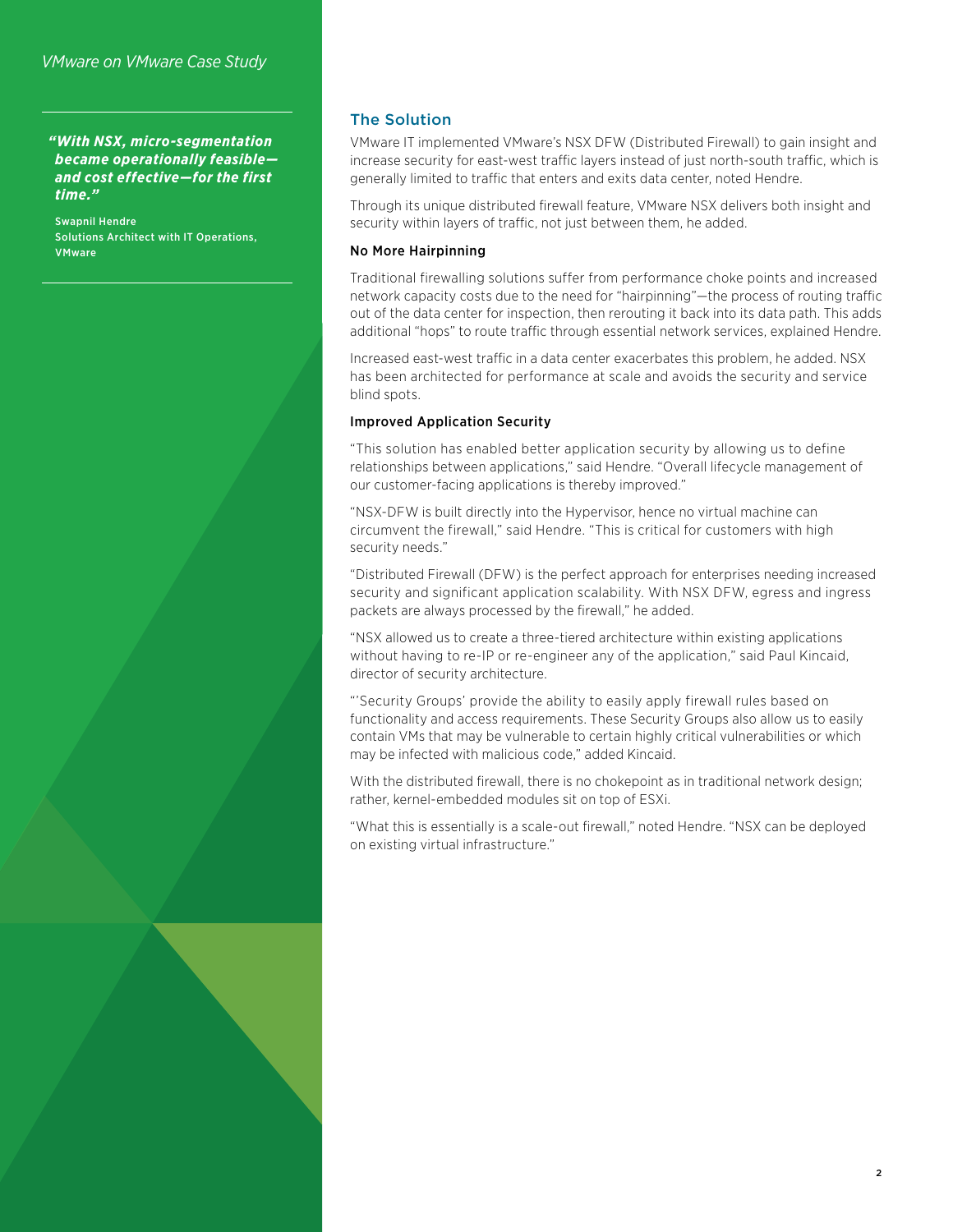

#### Implementing NSX Distributed Firewall

Implementation is easy, noted Hendre. Using VMware vSphere, an IT admin simply deploys NSX Manager as an appliance, points it to vCenter, then prepares clusters for network virtualization by installing NSX on ESXi hosts. The firewall is then deployed on each hypervisor in ESXi clusters, ready to be configured.

The challenging part of this project came in the planning side of implementing new technology, Hendre noted.

"We had to redefine some of the roles and responsibilities in our teams," said Hendre. "Managing in the era of the software-defined data center means admins handle networking along with elements of application, storage and server administration."

VMware's network admins have been trained on VMware vCenter, now part of VMware vRealize.

"Organizationally, we are drawing the line at the logical level rather than the physical one," Hendre explained.

Hendre's "best practices" for NSX DFW deployment:

- Identify one application and do evaluation.
- Perform proof of concept in lab.
- Develop and share key findings.
- Define roles and responsibilities.
- Use Flow monitoring to get insight into application traffic.
- Finalize micro-segmentation rules to be implemented.
- Do a production pilot.
- Define reference architecture and repeatable process for deployment.
- Rollout wide deployment.